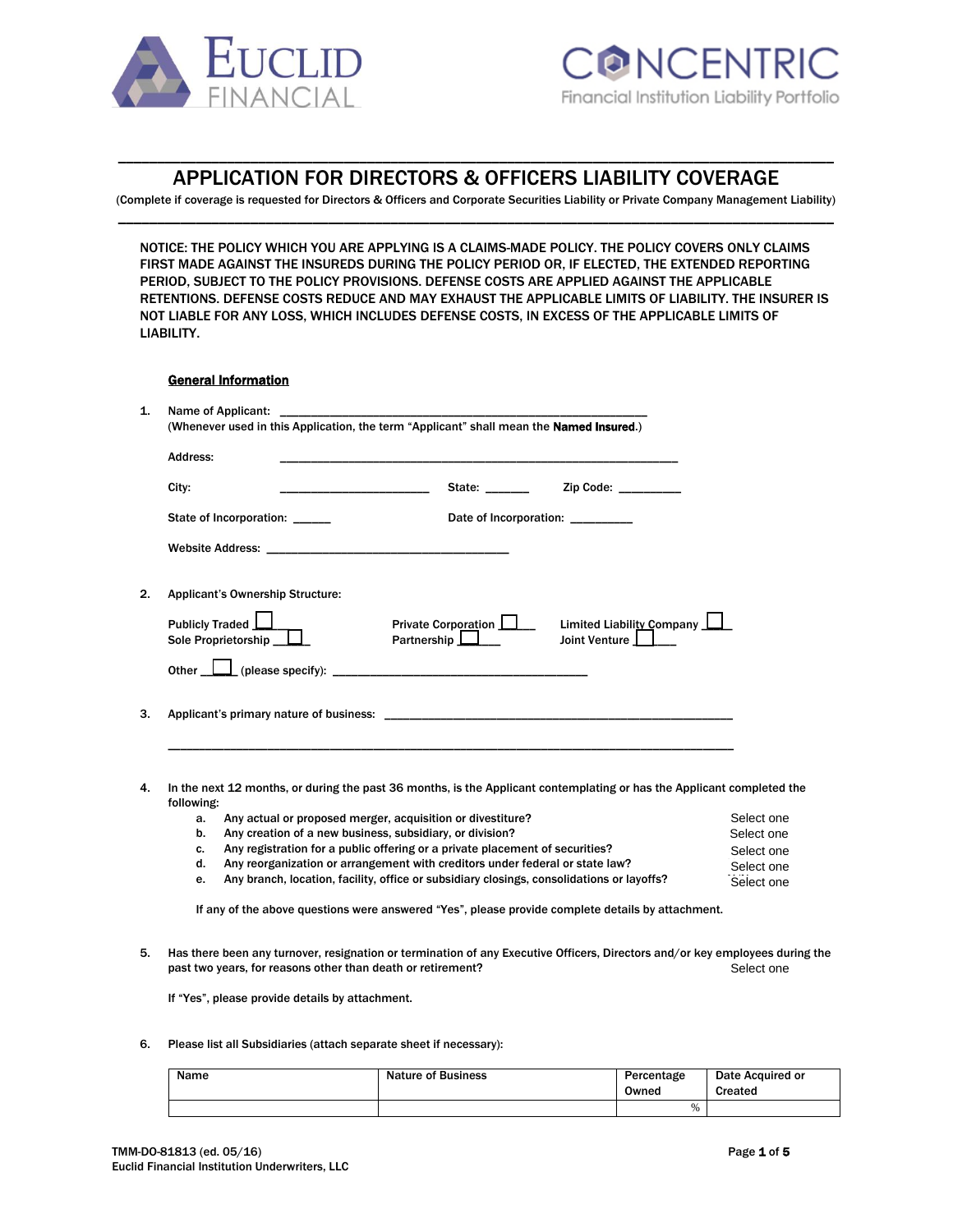



Financial Institution Liability Portfolio

|  | $\Omega$ |  |
|--|----------|--|

- 7. Has the Applicant or any of its Subsidiaries changed auditors in the past year? If "Yes", please provide details by attachment. Select one
- 8. Has any auditor issued a "going concern" opinion for the Applicant's or any of its subsidiaries financial statements in the past three years? If "Yes", please provide details by attachment. Select one

9. Has any auditor stated there are material weaknesses in the Applicant's systems of internal controls? Select one

If "Yes", please provide details by attachment, including if all material recommendations have been implemented.

10. Please provide the following information on insurance currently maintained by the Applicant:

| Coverage                        | <b>Insurer</b> | Limit | Retention | <b>Premium</b> | <b>Policy Period</b> |
|---------------------------------|----------------|-------|-----------|----------------|----------------------|
| <b>Directors &amp; Officers</b> |                |       |           |                |                      |
| Liability                       |                |       |           |                |                      |
| <b>Professional Liability</b>   |                |       |           |                |                      |
| <b>Investment Fund</b>          |                |       |           |                |                      |
| D&0/E&0                         |                |       |           |                |                      |
| <b>Insurance Company</b>        |                |       |           |                |                      |
| <b>E&amp;O</b>                  |                |       |           |                |                      |
| Employment                      |                |       |           |                |                      |
| <b>Practices Liability</b>      |                |       |           |                |                      |
| <b>Fiduciary Liability</b>      |                |       |           |                |                      |

## OWNERSHIP INFORMATION

11. Are any securities of Applicant or any Subsidiary publicly traded?

Select one

If "Yes", please specify the exchange and Applicant's ticker symbol:

Exchange: \_\_\_\_\_\_\_\_\_\_\_\_\_\_\_ Ticker Symbol: \_\_\_

12. Total number of Applicant's common shareholders (if privately owned): \_\_\_\_\_\_\_

13. Percentage of voting shares outstanding owned by the Applicant's Directors, Officers and/or Managing Members: \_\_\_\_\_

14. Please list all shareholders who hold, directly or beneficially, 10% or more of Applicant's common shares outstanding:

| Name | Percentage Owned | Director or Officer (Y/N) |
|------|------------------|---------------------------|
|      | %                | Select one                |
|      | %                | Select one                |
|      | $\%$             | Select one                |
|      | $\frac{9}{6}$    | Select one                |

### ANNOUNCED CHANGES

15. Has the Applicant or any Subsidiary in the past thirty-six months completed or agreed to, or does it contemplate within the next twelve months, any of the following:

| а. | Any registration for a public or private placement of securities?                                            | Select one |
|----|--------------------------------------------------------------------------------------------------------------|------------|
|    | Sale, distribution or divestiture of any assets or securities other than in the ordinary course of business? |            |
|    |                                                                                                              | Select one |
|    | Acquisition, consolidation or merger with any other entity?                                                  | Select one |

d. Bankruptcy proceeding or reorganization or arrangement with creditors under federal or state law?

Select one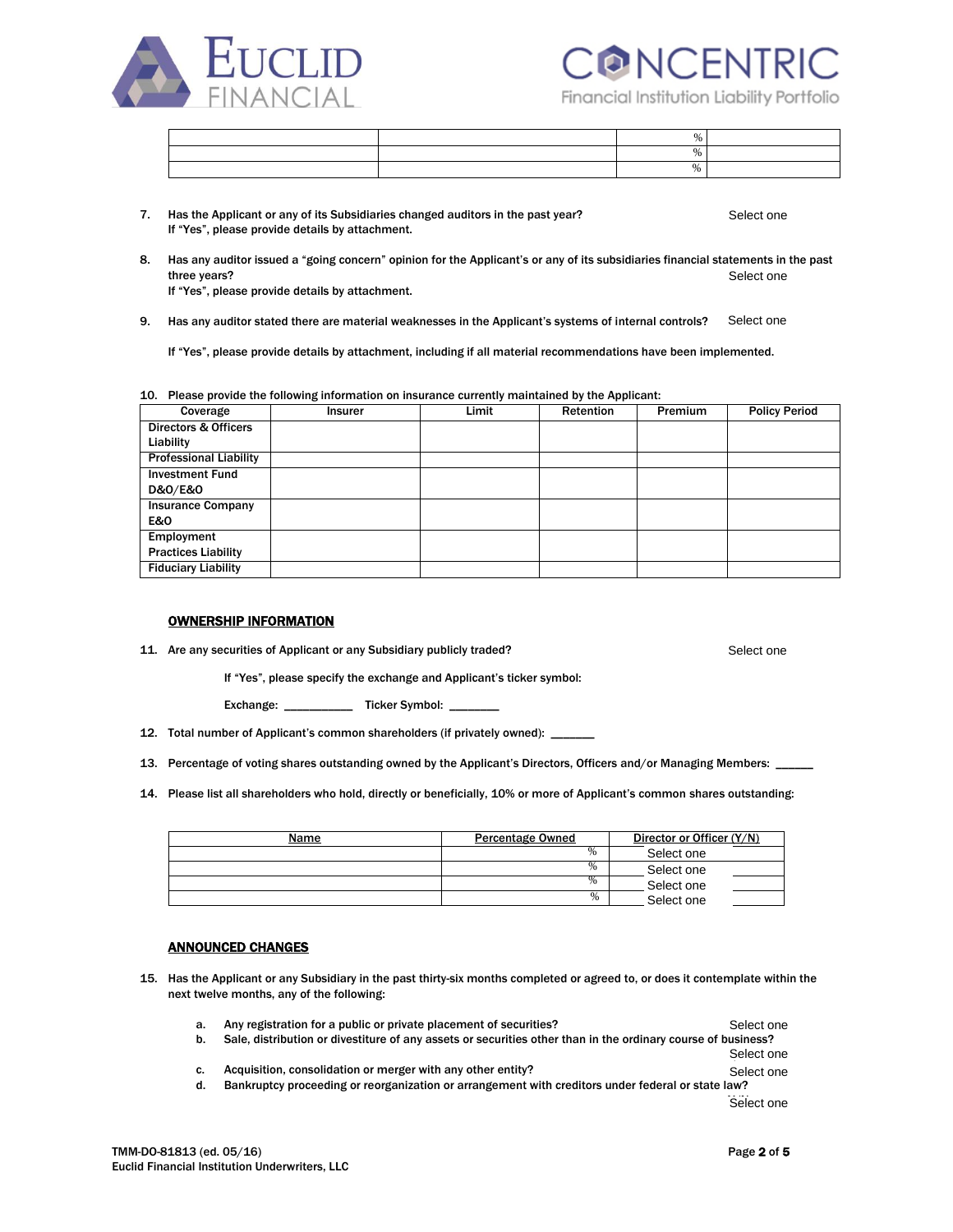



Select one

16. Has the Applicant experienced changes to its Board of Directors of Senior Management within the past twelve months? Select one

If "Yes", please attach complete details.

## LOSS/CLAIMS HISTORY

- 17. Has the Applicant, any of its Subsidiaries, or any person proposed for coverage been the subject of, named as a party, or involved in, any of the following during the past five years:
	- a. Anti-trust, copyright or patent litigation?
	- b. Civil, criminal or administrative proceeding alleging violation of any federal or state securities laws?
	- Select one c. Any other civil action, administrative proceeding, formal or informal inquiry, investigative proceeding or alternative dispute resolution? Select one

If "Yes" to any of these questions, please attach complete details.

18. Have any claims such as would fall within the scope of the proposed insurance been made against any person(s) or entity(ies) proposed for this insurance? Select one

If "Yes", please attach complete details.

## PRIOR KNOWLEDGE

19. Does the Applicant or any individual or entity proposed for coverage have any knowledge of or information about any actual or alleged act, error, omission, fact or circumstance which may give rise to a claim that may fall within the scope of the proposed insurance? Sell Select one

If "Yes", please attach complete details.

WITHOUT PREJUDICE TO ANY OTHER RIGHTS OR REMEDIES OF THE INSURER, IT IS UNDERSTOOD AND AGREED THAT IF SUCH KNOWLEDGE OR INFORMATION EXISTS, ANY CLAIM ARISING THEREFROM IS EXCLUDED FROM THIS PROPOSED INSURANCE.

### ADDITIONAL INFORMATION

As part of this Application, please submit the following documents with respect to the Applicant:

- a. Most recent quarterly report, proxy statement and annual report including audited financial statements with any notes and schedules
- b. Any prospectus, offering circular or private placement memorandum released within the last 12 months
- c. Copies of all provisions of the Applicant's charter and bylaws relating to the indemnification of its directors and officers

Any publicly available document filed by the Applicant with the U.S. Securities and Exchange Commission or any state, local or foreign equivalent during the twelve (12) months preceding this Policy's inception date shall be deemed submitted to the Insurer as part of this Application.

NOTICE:

ANY PERSON WHO KNOWINGLY AND WITH INTENT TO DEFRAUD ANY INSURANCE COMPANY OR ANOTHER PERSON, FILES AN APPLICATION FOR INSURANCE CONTAINING ANY MATERIALLY FALSE INFORMATION OR CONCEALS FOR THE PURPOSE OF MISLEADING, INFORMATION CONCERNING ANY FACT MATERIAL THERETO, MAY BE GUILTY OF COMMITTING A FRAUDULENT INSURANCE ACT, WHICH IS A CRIME AND SUBJECTS THE PERSON TO CRIMINAL AND CIVIL PENALTIES.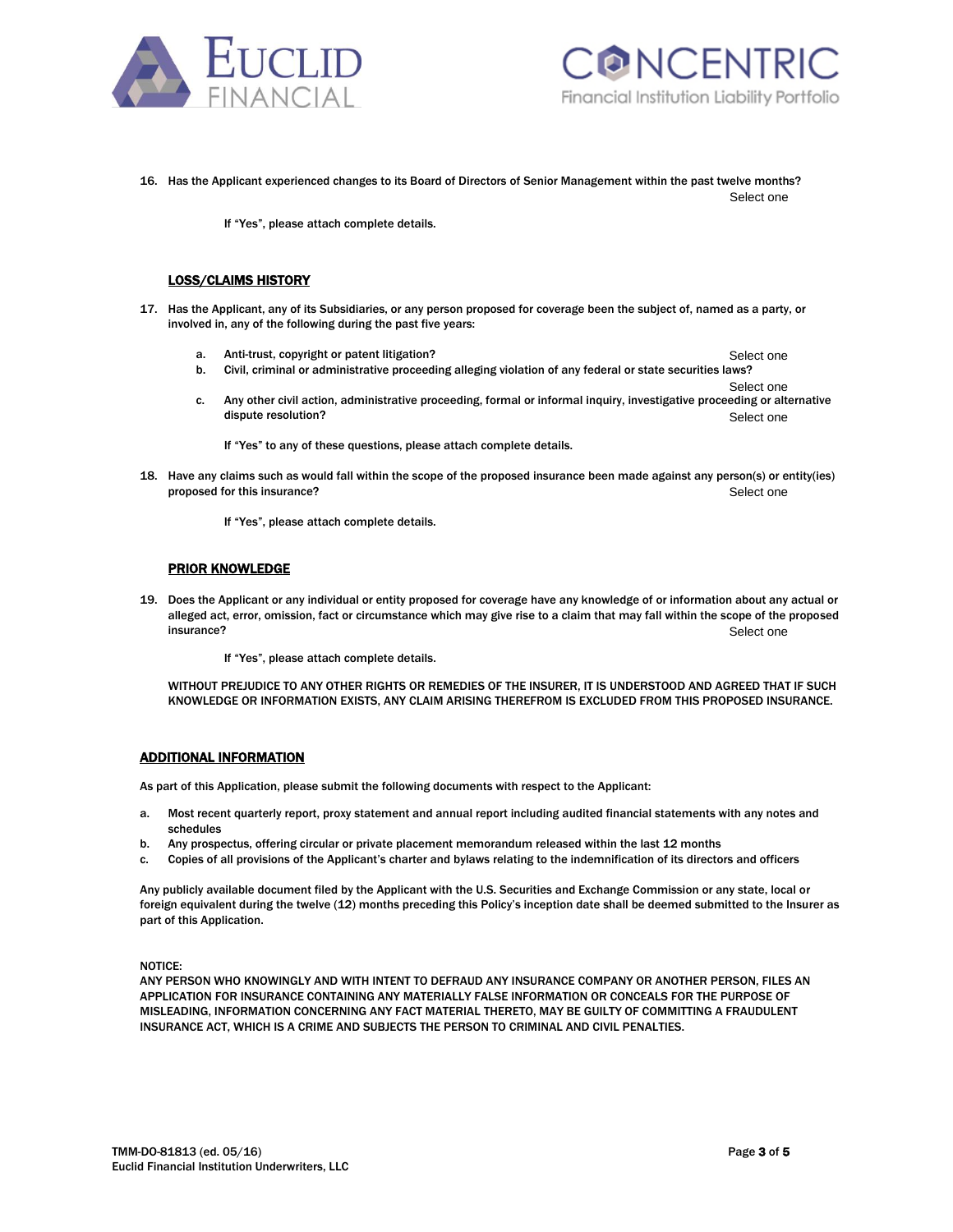



### APPLICANT FRAUD WARNINGS

ALABAMA, ARKANSAS, LOUISIANA, MARYLAND, NEW JERSEY, NEW MEXICO and VIRGINIA: Any person who knowingly presents a false or fraudulent claim for payment of a loss or benefit or knowingly presents false information in an Application for insurance is guilty of a crime. In Alabama, Arkansas, Louisiana and Maryland, that person may be subject to fines, imprisonment or both. In New Mexico, that person may be subject to civil fines and criminal penalties. In Virginia, penalties may include imprisonment, fines and denial of insurance benefits.

COLORADO: It is unlawful to knowingly provide false, incomplete or misleading facts or information to an insurance company for the purpose of defrauding or attempting to defraud the company. Penalties may include imprisonment, fines, denial of insurance and civil damages. Any insurance company or agent of an insurance company who knowingly provides false, incomplete, or misleading facts or information to a policyholder or claimant for the purpose of defrauding or attempting to defraud the policyholder or claimant with regard to a settlement or award payable from insurance proceeds shall be reported to the Colorado Division of Insurance within the Department of Regulatory Agencies.

DISTRICT OF COLUMBIA, KENTUCKY and PENNSYLVANIA: Any person who knowingly and with intent to defraud any insurance company or other person files an Application for insurance or statement of claim containing materially false information or conceals for the purpose of misleading, information concerning any fact material thereto, commits a fraudulent insurance act, which is a crime. In District of Columbia, penalties include imprisonment and/or fines. In addition, the Insurer may deny insurance benefits if the Applicant provides false information materially related to a claim. In Pennsylvania, the person may also be subject to criminal and civil penalties.

FLORIDA and OKLAHOMA: Any person who knowingly and with intent to injure, defraud or deceive the Insurer, files a statement of claim or an Application containing any false, incomplete or misleading information is guilty of a felony. In Florida it is a felony to the third degree.

KANSAS: An act committed by any person who, knowingly and with intent to defraud, presents, causes to be presented or prepares with knowledge or belief that it will be presented to or by an Insurer, purported Insurer, broker or any agent thereof, any written statement as part of, or in support of, an application for the issuance of, or the rating of an insurance policy for personal or commercial insurance, or a claim for payment or other benefit pursuant to an insurance policy for personal or commercial insurance which such person knows to contain materially false information concerning any fact material thereto; or conceals, for the purpose of misleading, information concerning any fact material thereto is considered a crime.

MAINE: It is a crime to knowingly provide false, incomplete or misleading information to an insurance company for the purpose of defrauding the company. Penalties may include imprisonment, fines or denial of insurance benefits.

OHIO: Any person who, with intent to defraud or knowing that he is facilitating a fraud against the Insurer, submits an Application or files a claim containing a false or deceptive statement is guilty of insurance fraud.

OREGON: Any person who knowingly presents a false or fraudulent claim for payment of a loss or benefit or knowingly presents false information in an application for insurance may be guilty of a crime and may be subject to fines and confinement in prison.

TENNESSEE and WASHINGTON: It is a crime to knowingly provide false, incomplete or misleading information to an insurance company for the purpose of defrauding the company. Penalties may include imprisonment, fines and/or denial of insurance benefits.

THE SIGNATORY, AS AUTHORIZED AGENT OF ALL INDIVIDUALS AND ENTITIES PROPOSED FOR THIS INSURANCE, REPRESENTS THAT, TO THE BEST OF HIS/HER KNOWLEDGE AND BELIEF, AFTER REASONABLE INQUIRY, THE STATEMENTS IN THIS APPLICATION AND ANY ATTACHMENTS OR INFORMATION SUBMITTED WITH THIS APPLICATION (TOGETHER REFERRED TO AS THE "APPLICATION") ARE TRUE AND COMPLETE.

THE INFORMATION IN THIS APPLICATION IS MATERIAL TO THE RISK ACCEPTED BY THE UNDERWRITER. IF A POLICY IS ISSUED IT WILL BE IN RELIANCE BY THE UNDERWRITER UPON THE APPLICATION, AND THE APPLICATION WILL BE THE BASIS OF THE CONTRACT. THE INFORMATION CONTAINED IN AND SUBMITTED WITH THIS APPLICATION IS ON FILE WITH THE UNDERWRITER AND, ALONG WITH THE APPLICATION, WILL BE CONSIDERED PHYSICALLY ATTACHED TO, PART OF, AND INCORPORATED INTO THE POLICY, IF ISSUED. THE UNDERWRITER IS AUTHORIZED TO MAKE ANY INQUIRY IN CONNECTION WITH THIS APPLICATION. THE UNDERWRITER'S ACCEPTANCE OF THIS APPLICATION OR THE MAKING OF ANY SUBSEQUENT INQUIRY DOES NOT BIND THE APPLICANT OR THE UNDERWRITER TO COMPLETE THE INSURANCE OR ISSUE A POLICY.